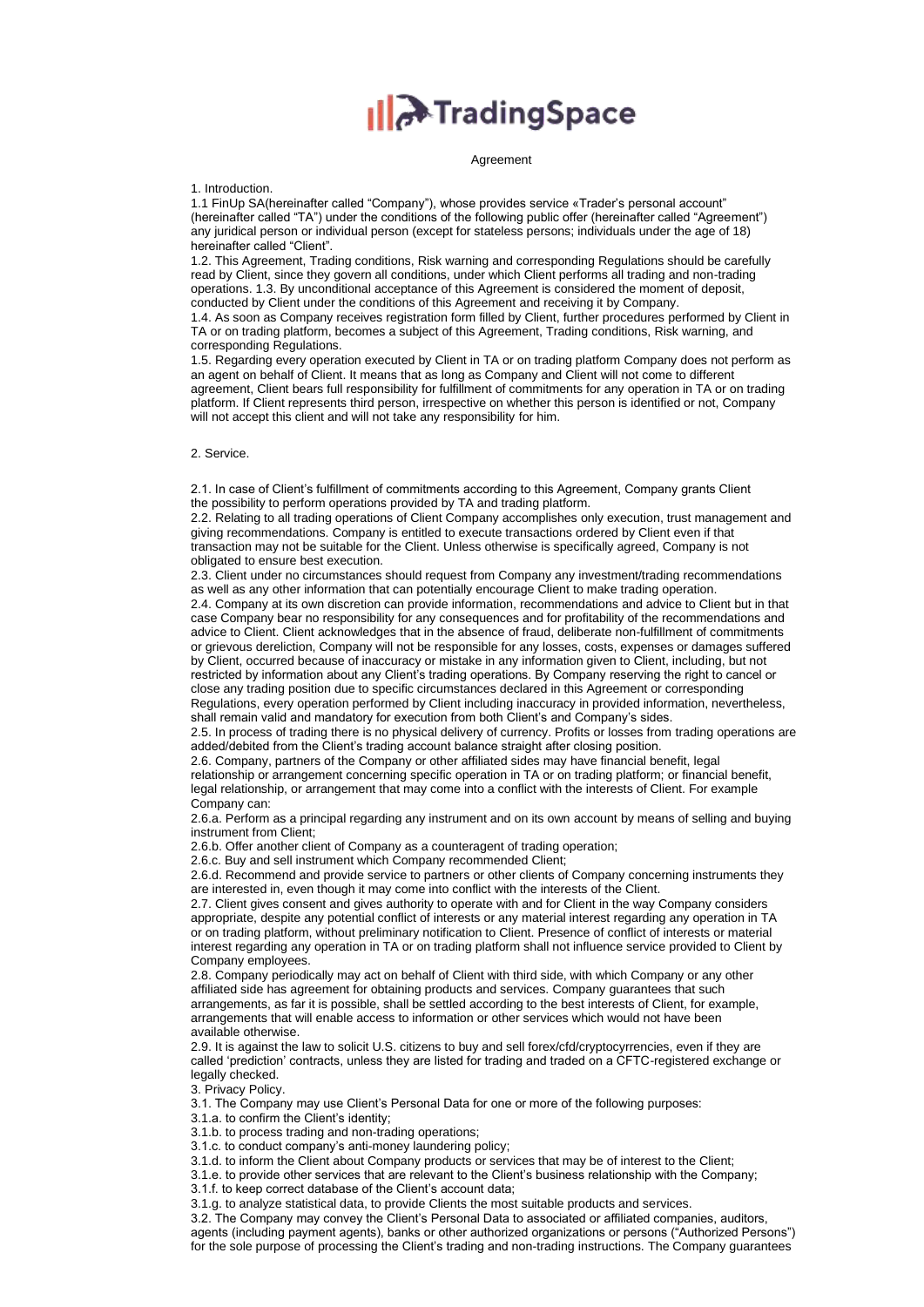that all Authorized Persons will adhere to the terms of this Policy and take all necessary steps to protect the Client's Personal Data. The Company may provide Personal Data to third parties who are not the Company's partners, agents or affiliates only when requested by representatives of legal or administrative authorities. 3.3. By accepting the Client Agreement, the Client consents to the Company collecting, maintaining, using and disclosing their Personal Data in accordance with the terms of this Policy.

3.4. Company takes the issue of security very seriously and takes all possible measures to ensure the safety of your confidential information, including adhering to strict standards for the internal use of confidential information and using leading technology of data storage

4. Client Requests and Orders.

4.1. Company processes and executes Client requests and orders according to the

corresponding Regulations.

4.2. Company reserves the right to decline request or order of Client if any condition of corresponding Regulations has not been satisfied at the moment of proceeding a request or instruction by Company. However, Company at its own discretion can approve and execute request or instruction, despite non-fulfilling one or several statements of corresponding Regulations.

4.3. If Company executes Client request or instruction and after that becomes aware of breaking conditions of any statement of corresponding Regulations, Company may act in accordance with the corresponding Regulations.

5. Netting.

5.1. All funds paid according to Agreement or corresponding Regulations are automatically converted by Company into deposit currency at the current exchange rate on the foreign exchange market.

5.2. Client is obligated to pay all chargeable sums, including commission and other costs set by Company. 5.3. Client can't assign his/her rights and responsibilities or implement any other act of transferring rights and responsibilities according to corresponding Regulations without any written consent of Company. Breaking that condition will make any assignment of rights and responsibilities considered as void. 6. Payments.

6.1. Acceptance of this Agreement is provided by advance payment executed in accordance with the payment procedure set by this Agreement.

6.2. Client can refill Client's account at any time.

6.3. Deposit and withdrawal operations to/from Client's account shall be governed by the Regulations on nontrading operations.

6.4. Client shall bare full responsibility for correctness of his payments. In case of changing Company's bank requisites from the moment of publishing new ones in TA, Client bares full responsibility for payments executed using outdated information of bank requisites.

7. DURATION AND PROCEDURE OF TERMINATION AN ACCOUNT (TOS)

7.1 The statement is considered concluded at the moment of occurrence of the following events in the chronological order:

7.1.1. Customer acceptance the conditions of Statement when he opens an account;

7.1.2. Funds transfer from customers, in accordance with the Statement;

7.1.3. Customer request receiving by the Company;

7.2. The transfer of funds at the date of account termination will be considered according to

Agreement obligations.

7.3. The customer is not entitled to close the Personal Account until the termination of the Agreement.

7.4. The client has the right to terminate the Agreement unilaterally, by filing an application for repayment all units in the account (investment shares).

7.5. The company has the right to return the Client funds and terminate the Agreement in any time without prior notice.

8. Refund

8.1. The Client can withdraw his/her funds into any payment systems designated in his/her Personal Account under the option «Withdraw funds».

8.2. If the trading account does not embrace a sufficient trade volume, the funds can be removed only into that payment system which was used for refilling the trading account. The amount of a sufficient trade volume is set by the Company at its own discretion.

8.3. The Company has the right to refuse the Client's request for withdrawal, if the Client uses the

same payment system for withdrawal and depositing, but with different bank details.

8.4. The withdrawal of funds from the Client's account is accomplished within 10 business days from the time a relevant application for withdrawal of funds has been confirmed in the Personal Account.

8.5. The minimum sum of withdrawal is \$10. The company provides one withdrawal per month without commission fees. All further withdrawals will be charged \$30/25 Euros fee. Before processing the

withdrawal the Company is entitled to request the Client to provide identity documents. 9. Client's funds and interest.

9.1. Client funds are held on Company accounts including segregated accounts opened in the

Company's name for holding Client funds separate from the Company's funds.

9.2. Client gives consent and acknowledges the fact, that Company will pay interests to Client from funds stored on Client's accounts only if it is provided by Client's type of account.

10. Communications.

10.1. The rules of communication between Client and Company are stated in the corresponding Regulations.

10.2. Client must issue requests and instructions using client terminal only.

10.3. For specific account types, the Client may issue instructions and requests by phone.

10.4. By accepting the terms of this Agreement, the Client also agrees to receive emails from the Company to the Client's personal e mail address and SMS messages to the mobile telephone number registered in Web Office.

11. Significance of commitments execution time.

11.1. Each of the following constitutes an instance of failure to fulfill obligations:

-Client's failure to provide any amount due under this Agreement;

-Client's failure to fulfill any obligation due to the Company;

-Client's inability to pay debts when they fall due;

-any other circumstance where the Company reasonably believes that it is necessary or desirable to take any action set out in clause 12.2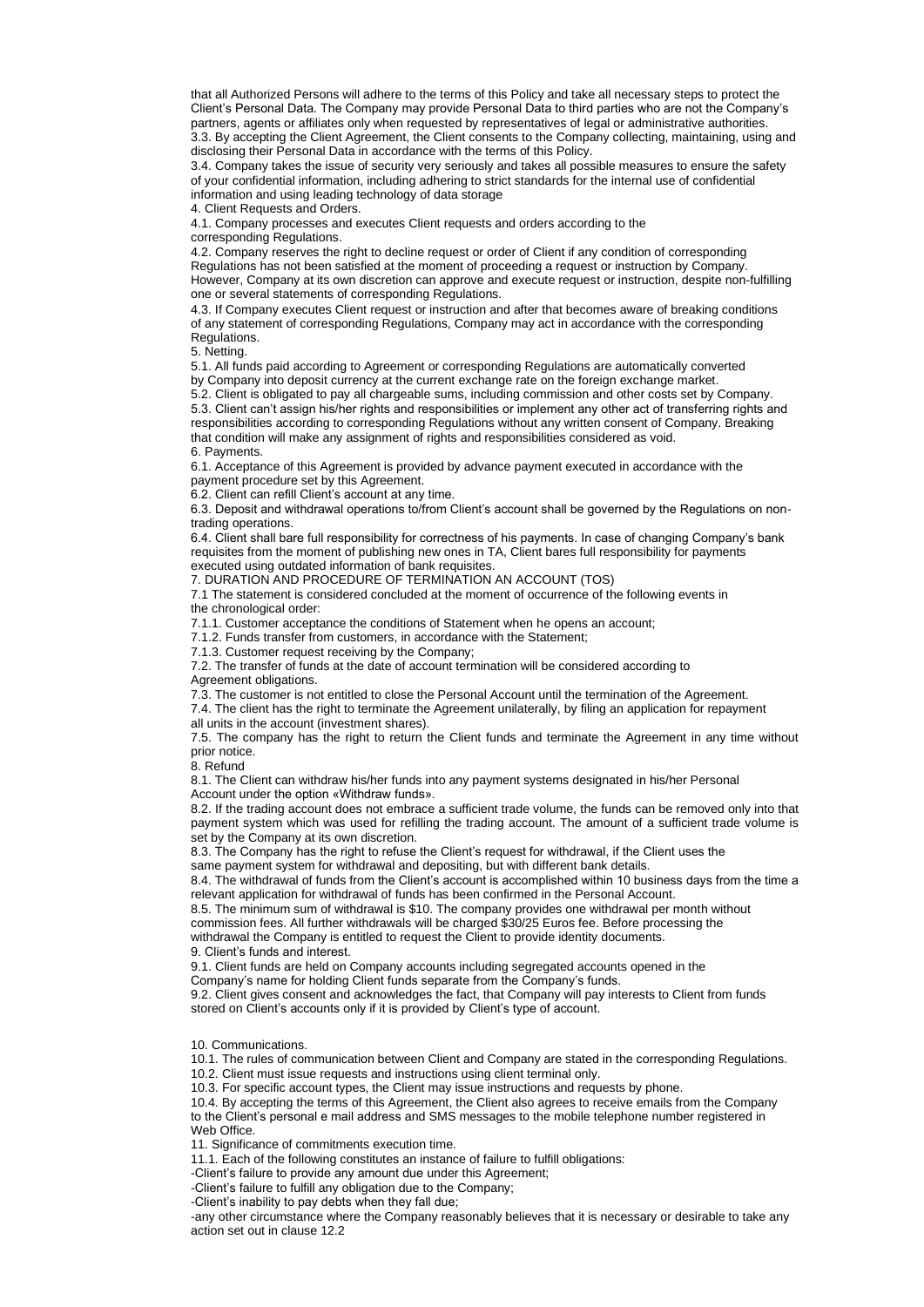11.2. If an instance of failure to fulfill obligations occurs in relation to the Client's, the Company may, at its sole discretion, at any time and without prior written notice, take one or more of the following steps:

-close out all or any of the Client's o pen positions at the current quote;

-debit the Client's account for amounts owed to the Company;

-close any or all of the Client's account shield within the Company;

-refuse to open new accounts under the Client's name.

12. Default.

12.1. Each of the following events considers as an "Event of Default":

12.2. Court proceeding initiation by third side regarding bankruptcy of Client (if Client is individual person) or regarding liquidation of company (if Client is juridical person), or assignment of law enforcement officer or manager for Client or Client's assets (if Client is juridical person), or (in both cases) if Client initiates agreement with his/her creditors or any other similar procedure;

12.3. Death of Client or recognition Client's incapability.

12.4. In case of default events regarding Client's account (accounts) Company at its own discretion can at

any time, without preliminary warning undertake the following actions:

12.4.a. Close all or any of Client's opened positions at the current quote;

12.4.b. Debit Client's account for amounts he/she owes to Company;

12.4.c. Close any or all of Client's accounts opened in Company; 12.4.d. Refuse to open new accounts for Client.

13. Declarations and assurance.

13.1. Client declares and assure Company, also gives consent, that such statement or assurance is valid each time Client makes requests and instructions, regarding circumstances, prevailed at that moment, that: 13.1.а. All information presented in this Agreement, the corresponding Regulations and the Client registration form is true, complete and accurate in all aspects;

13.1.b. Client has authority to enter into this Agreement, to make instructions and requests and to fulfill his/her commitments hereunder;

13.1.c. Client performs as principal;

13.1.d. If Client is individual person, than it was exactly Client who filled out Client registration form, and if Client is juridical person, that the third person, who filled out Client registration form on behalf of Client had all authorities for that action;

13.1.e. All actions performed under this Agreement and corresponding Regulations will not violate any law, ordinance, charter, law or rule applicable to Client or in the jurisdiction in which Client is resident, or any agreement by which Client is bound or concerning any of Client's holdings.

13.2. Company reserves the right to void any positions of Client or close one or several positions of Client at the current market price at any time, at its own discretion, in case of breaking by Client any statement of this Agreement or corresponding Regulations.

14. Governing Law and Jurisdiction.

14.1. This Agreement is governed by laws and jurisdiction of the Saint Vincent and the Grenadines 14.2. Client unconditionally:

14.2.a. Agrees that the courts of Saint Vincent and the Grenadines, have exclusive jurisdiction to settle any proceedings, according to this Agreement;

14.2.b. Obeys the jurisdiction of Saint Vincent and the Grenadines courts;

14.2.c. Rejects all protests regarding any proceedings in such courts;

14.2.d. Agrees never to claim, that such court proceedings have inconvenient venue, or they have no juridical power regarding Client.

14.3. Client, completely and at fullest extent, permitted by current law, refuses either regarding himself (Client) or Client's revenues and assets (regardless their use or intended use), any immunity (under authority of sovereignty or other similar), such as:

14.3.a. Bringing to justice;

14.3.b. Jurisdiction of court;

14.3.c. Writ, injunction about fulfilling commitment by restitution or returning;

14.3.d. Arresting assets (before and after judgment);

14.3.e. Execution or levying of execution of a judgment made regarding Client or Client's revenues or assets in any court jurisdiction. Client, completely and at fullest extent, permitted by current law, accepts that he will not demand any of such immunity in any proceedings. The Client consents to satisfy all requirements and court orders according to such proceedings particularly, but not limited to those regarding any of the Client's assets. 14.4. In case of any disagreements English version of this Agreement has higher priority regarding other language versions of Agreement.

15. Limit of liability

15.1. Client undertakes to ensure Company protection from different commitments, costs, claims, demands and expenses which Company may suffer either directly or indirectly as a result of any failure to fulfill any of commitments of this Agreement and corresponding Regulations by Client.

15.2. Company under no circumstances shall bear responsibility to Client for any losses, costs, unrealized profits, lost opportunities (due to market movements), expenses and damages according to this Agreement, if otherwise agreed in the corresponding Regulations.

15.3. Client has no right to reveal to third person any personal data from trading platform or TA and undertakes to secure its safety and confidentiality. All actions executed according to corresponding Regulations and/or using login and password considered as actions committed by Client. Company bears no responsibilities for all unauthorized actions using personal data committed by third person. 16. Force Majeure

16.1. Company, having sufficient reasons, can determine the limits of force majeure events (uncontrollable circumstances). Company will properly take reasonable steps to inform Client about force majeure circumstances. Force majeure circumstances include:

16.1.a. Any act, event or occurrence (including, without limitation, any strike, riot or civil commotion, terrorism, war, act of God, accident, fire, flood, storm, interruption of power supply, communication equipment or supplier failure, civil unrest, government sanction, blockage, embargo, lockouts) which, in Company's reasonable opinion, prevents Company from maintaining market's stability or one or more of market instruments;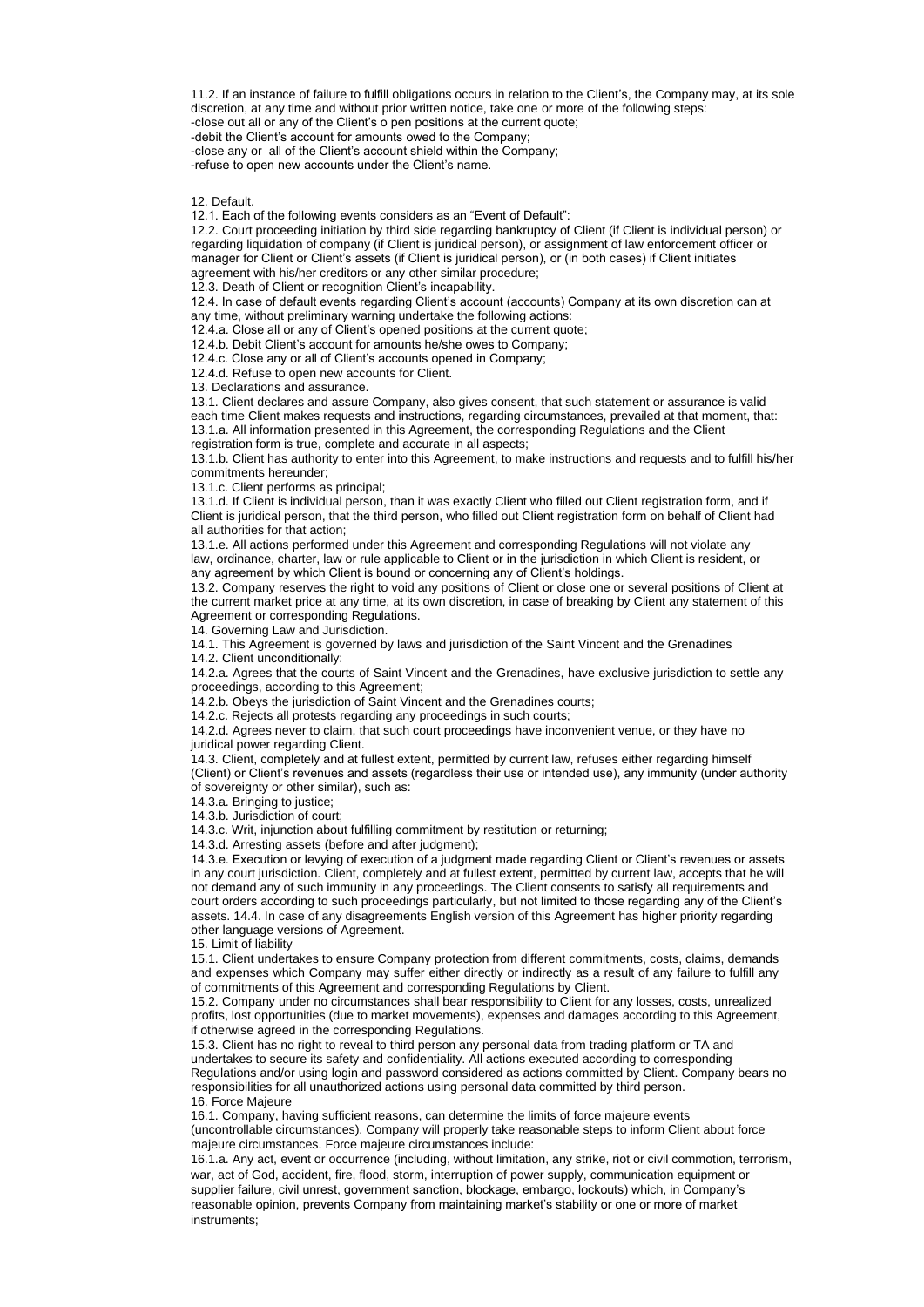16.1.b. Suspension, liquidation or closure of any market or the absence of any event on which Company bases its quotes, or the imposition of limits or special or unusual terms on trading on any market or on any event ofthis kind.

16.2. If Company determines force majeure event (without infringing any other rights under this Agreement and the corresponding Regulations), the Company may at any time and without giving prior written notification take any of the following steps:

16.2.a. Increase requirements;

16.2.b. Close any or all open positions at prices Company considers to be appropriate;

16.2.c. Suspend or modify the application of any or all terms of this Agreement and/or the

corresponding Regulations until force majeure event makes it impossible for Company to comply with; 16.2.d. Take or vice versa not take any actions regarding Company, Client and other clients if the Company deems it to be reasonably appropriate to the circumstances.

16.3. Company does not bear responsibility for not fulfilling (improperly fulfilling) its commitments, if Company is prevented from doing it by uncontrollable circumstances.

17. Bonus Policy 17.1. The Company may offer a number of attractive rewards, including welcome bonuses, insured trades, contests and awards to new or existing customers. Bonuses and trading credits rewarded to clients are part of the Company's promotions programs. These bonuses are limited time offers and the terms and conditions

associated with any bonus rewards are subjected to change from time to time. 17.2. Bonuses and profits that are based, even partially, on use of bonus credit, shall be forfeited in case the Company suspects any act of fraud or breach of the Company's Terms and Conditions by Client. 17.3. In order to withdraw funds from an account that has been credited with a trading bonus, insured trades,

insurance cover, the trader will be required to execute a minimum trading volume of (bonus amount x40).

17.4. Funds may be withdrawn only upon reading and full compliance with the customer prior conditions. All bonuses are final and cannot be canceled after the transfer to the trading account.

17.5. The Company has the right to cancel the bonus provided to the customer on promotion. 18. Miscellaneous.

18.1. The Company has the right to suspend the Client's trading account at any time for any justified reason (with or without written notification).

18.2. In the event that a situation arises that is not covered under this Agreement or the corresponding Regulations, Company will solve the matter on the basis of faith and fairness and, when appropriate, by taking action consistent to market practice.

18.3. No single or partial exercise or failure or delay in exercising any right, power or privilege (under these terms or by law) shall constitute as Company waiver to impair or preclude any exercise, or further exercise of that or any other right, power or remedy arising under this Agreement and/or the corresponding Regulations or by law.

18.4. Any liability of the Client to the Company under this Agreement and/or the corresponding Regulations may in whole or in part be released, compounded, compromised or postponed by Company at its sole discretion without affecting any rights in respect of that or any liability not waived, released, compounded, compromised or postponed. Company waiver of a breach of any of the terms of this Agreement and/or the corresponding Regulations or of a default under these terms does not constitute a waiver of any other breach or default and shall not affect the other terms. Company waiver of a breach of any of the terms of this Agreement and/or the corresponding Regulations or a default under these terms will not prevent the Company from subsequently requiring compliance with the waived obligation.

18.5. The rights and remedies provided to Company under this Agreement and the corresponding Regulations are cumulative and are not exclusive of any rights or remedies provided by law. 18.6. Company may assign the benefit and burden of this Agreement and the corresponding Regulations to a third party in whole or in part, provided that the assignee agrees to abide the terms of this Agreement and the corresponding Regulations. Such assignment shall come into effect 10 (ten) business days following the day Client is deemed to have received notice of the assignment in accordance with the corresponding Regulations. 18.7 If any term of this Agreement or the corresponding Regulations (or any part of any term) shall be accepted by a court of competent jurisdiction to be unenforceable for any reason, then such term shall be deemed severable and not form part of this Agreement or the corresponding Regulations, but the remainder of this Agreement and/or the corresponding Regulations shall continue to be valid and enforceable.

18.8. Corresponding Regulations and Risk Warning are an integral part of the Client Agreement. As Client works within the bounds of these corresponding regulations, Client Agreement shall be applied insofar as it does not conflict with these regulations.

And

18.8.1. Client acknowledges that the Company shall have the right to amend:

18.8.1.а. This Agreement and corresponding Regulations at any time, giving Client written notification three calendar days before the amendments are introduced;

18.8.1.b. Trading terms specified in the appropriate section of Company's website at any time, giving Client written notification one calendar day before the amendments are introduced;

18.8.2. Amendments shall enter into force on the date specified in the written notification and shall be applied to all open positions. Under abnormal market conditions, amendments may be introduced immediately without preliminary written notice.

18.8.3. Client may suspend or terminate this Agreement by giving Company written notification.

18.8.4. Company may suspend or terminate this Agreement immediately by giving Client written notification. 18.8.5. Company reserves the right to disallow Client to open an account or to register with or without notice of the reason for doing so.

18.8.6. Termination of this Agreement will not abrogate any obligations held by either Client or Company regarding any outstanding transaction or any legal rights or obligations which may already have arisen under the Agreement and the corresponding Regulations, including any open positions and deposit/withdrawal operations made on Client's account.

18.8.7. Due to termination of this Agreement, all amounts owed by Client to Company will immediately become due and necessary for payment including, but not limited to:

18.8.7.а. All outstanding fees, charges and commissions;

18.8.7.b. Any expenses incurred by terminating this Agreement and charges for transferring Client's investments to another investment firm;

18.8.7.c. Any losses and expenses sustained by Company in closing any transactions or settling any of Client's outstanding obligations.